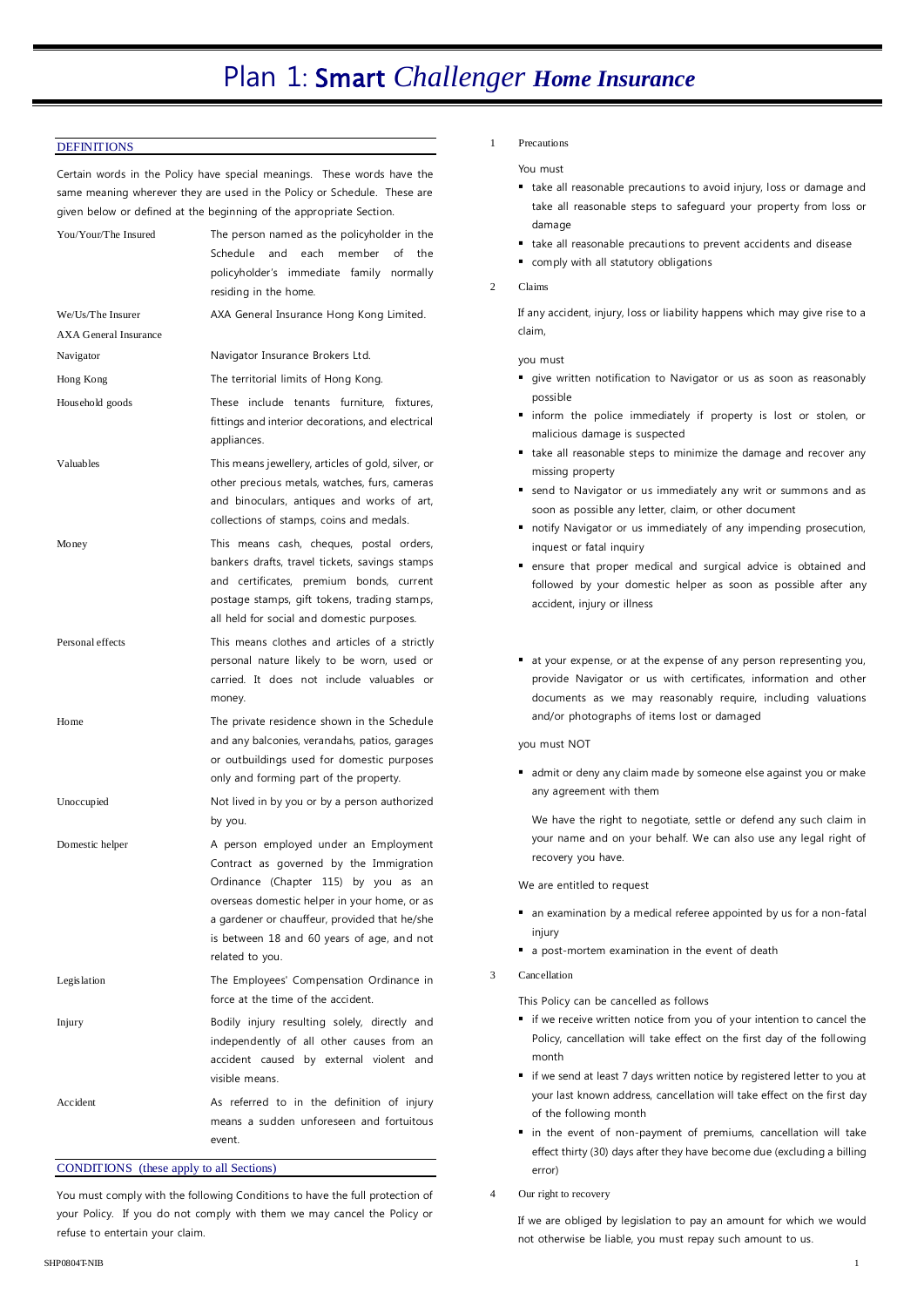#### 5 Fraud

If you or anyone acting for you makes a claim under the Policy knowing the claim to be false or fraudulently inflated we will not pay the claim and all cover under the Policy will be forfeited.

#### 6 Arbitration

If we admit liability for a claim but there is a dispute as to the amount to be paid, the dispute will be referred to an arbitrator in Hong Kong. The arbitrator will be appointed jointly by you and us in accordance with the law at the time.

If a single arbitrator cannot be agreed upon, two arbitrators will be appointed, one by you and one by us. If the two arbitrators are unable to agree, they will appoint an umpire who will preside at their meetings. You may not take legal action against us over the dispute before the arbitrator has reached a decision.

7 Other insurance(s)

If any accident, injury, loss or liability insured by this Policy is covered by any other insurance we will only pay our rateable proportion.

8 Notification of changes

You must notify us as soon as possible in writing of any change which may affect this insurance and in particular, any change of address and any increase or decrease in the value of your property that may result in your sum insured being different to that provided by the band that you have selected. If you are in any doubt please let us know.

#### WHAT IS NOT COVERED (these Exclusions apply throughout your Policy)

- (A) We will not pay for
- 1. Any loss, damage or liability occasioned by, or happening through, confiscation or detention by customs, or other officials or authorities.
- 2. Any accident, injury, disease, loss or liability occasioned by, or happening through, war, invasion act of foreign enemy hostilities (whether war is declared or not), civil war, rebellion, revolution, insurrection, military or usurped power, riot or civil commotion.
- 3. Any loss, damage, or liability, occasioned by, or happening through, acts of terrorism committed by any person, or persons, acting on behalf of, or in connection with, any organization.
- 4. Any loss or damage to any property, or any loss expense, or any consequential loss, or any legal liability (except as covered under Section 3), directly or indirectly caused by, or contributed to, or arising from
	- i ionising radiations or contamination by radioactivity from any irradiated nuclear fuel or from any nuclear waste from the combustion of nuclear fuel
	- ii the radioactive toxic explosive or other hazardous properties of any explosive nuclear assembly or of its nuclear component
- (B) War and Terrorism Exclusion (NMA2918)

Notwithstanding any provision to the contrary within this insurance or any endorsement thereto it is agreed that this insurance excludes loss,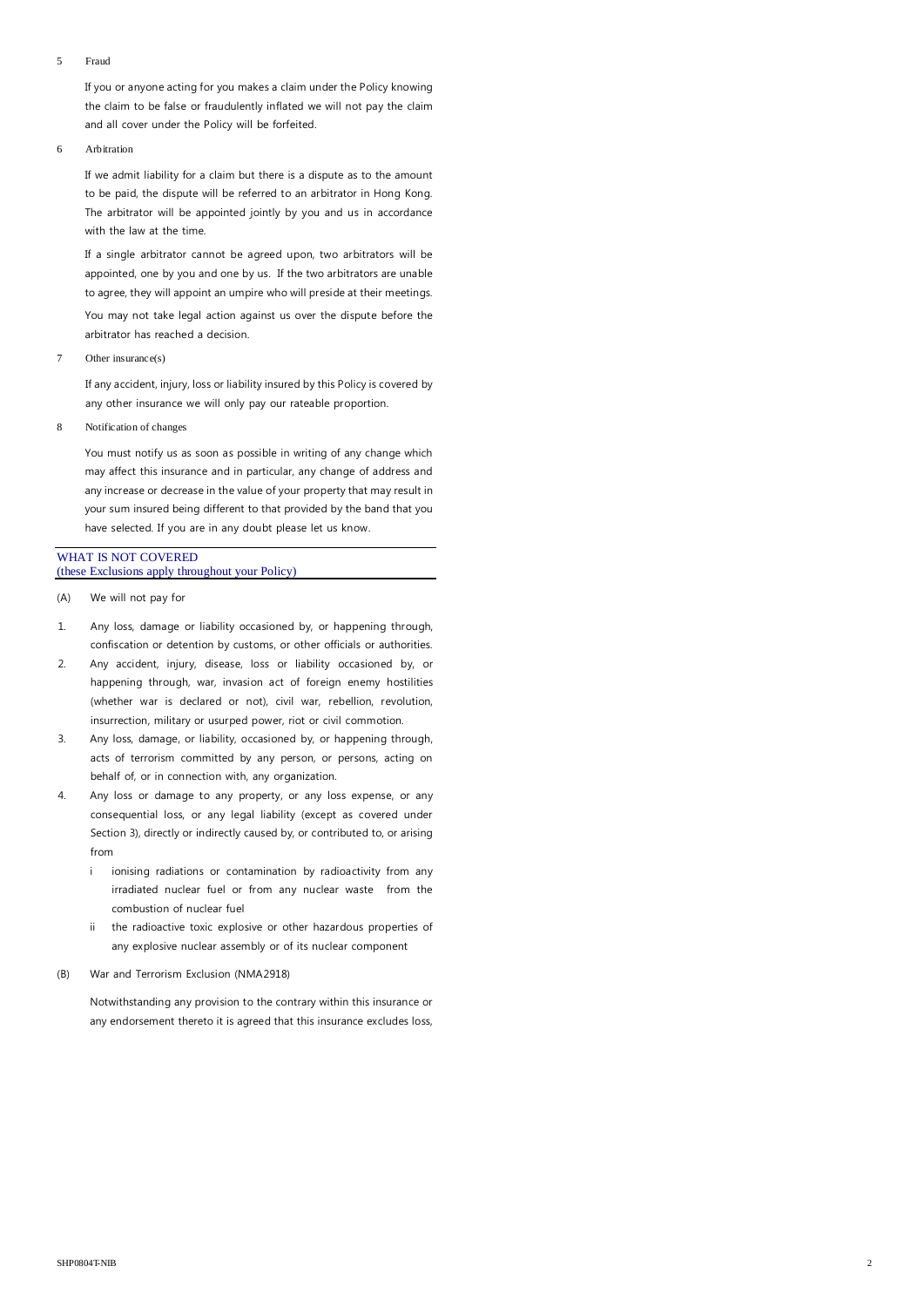damage, cost or expense of whatsoever nature directly or indirectly caused by, resulting from or in connection with any of the following regardless of any other cause or event contributing concurrently or in any other sequence to the loss;

- i war, invasion, acts of foreign enemies, hostilities or warlike operations (whether war be declared or not), civil war, rebellion, revolution, insurrection, civil commotion assuming the proportions of or amounting to an uprising, military or usurped power; or
- ii any act of terrorism.

For the purpose of this endorsement an act of terrorism means an act, including but not limited to the use of force or violence and/or the threat thereof, of any person or group(s) of persons, whether acting alone or on behalf of or in connection with any organization(s) or government(s), committed for political, religious, ideological or similar purposes including the intention to influence any government and/or to put the public, or any section of the public, in fear.

This endorsement also excludes loss, damage, cost or expense of whatsoever nature directly or indirectly caused by, resulting from or in connection with any action taken in controlling, preventing, suppressing or in any way relating to (i) and/or (ii) above.

If the Underwriters allege that by reason of this exclusion, any loss, damage, cost or expense is not covered by this insurance the burden of proving the contrary shall be upon the Assured.

In the event any portion of this endorsement is found to be invalid or unenforceable, the remainder shall remain in full force and effect.

(C) Pollution and Contamination Exclusion Clause

This insurance does not cover any loss arising from pollution and contamination except (unless otherwise excluded) destruction of or damage to the property insured caused by pollution or contamination which itself from a peril insured against.

- (D) Electronic Data Endorsement B (IT / Cyber Risk Clarification Clause) (NMA 2915)
	- i. Electronic Data Exclusion

Notwithstanding any provision to the contrary within the Policy or any endorsement thereto, it is understood and agreed as follows:

a) This Policy does not insure loss, damage, destruction, distortion, erasure, corruption or alteration of ELECTRONIC DATA from any causewhatsoever (including but not limited to COMPUTER VIRUS) or loss of use, reduction in functionality, cost, expense of whatsoever nature resulting therefrom, regardless of any other cause or event contributing concurrently or in any other sequence to the loss.

> ELECTRONIC DATA means facts, concepts and information converted to a form useable for communications, interpretation or processing by electronic and electromechanical data processing or electronically controlled equipment and includes programmes, software and other coded instructions for the processing and manipulation of data or the direction and manipulation of such equipment.

> COMPUTER VIRUS means a set of corrupting, harmful or otherwise unauthorized instructions or code including a set of maliciously introduced unauthorized instructions or code, programmatic or otherwise, that propagate themselves through a computer system or network of whatsoever nature. COMPUTER VIRUS includes but is not

limited to "Trojan Horses", "worms" and "time or logic bombs".

b) However, in the event that a peril listed below results from any of the matters described in paragraph a) above, this Policy, subject to all its terms, conditions and exclusions, will cover physical damage occurring during the Policy period to property insured by this Policy directly caused by such listed peril.

Listed Perils : Fire

Explosion

ii. Electronic Data Processing Media Valuation

Notwithstanding any provision to the contrary within the Policy or any endorsement thereto, it is understood and agreed as follows: Should electronic data processing media insured by this Policy suffer physical loss or damage insured by this Policy, then the basis of valuation shall be the cost of the blank media plus the costs of copying the ELECTRONIC DATA from back-up or from originals of a previous generation. These costs will not include research and engineering nor any costs of recreating, gathering or assembling such ELECTRONIC DATA. If the media is not repaired, replaced or restored the basis of valuation shall be the cost of the blank media. However this Policy does not insure any amount pertaining to the value of such ELECTRONIC DATA to the Assured or any other party, even if such ELECTRONIC DATA cannot be recreated, gathered or assembled.

#### HOW WE SETTLE CLAIMS

We will at our option pay in cash the amount of the loss or damage, or may repair, reinstate or replace the lost or damaged property.

- 1 Matching sets and suites
	- An individual item of a matching set of articles, suite of furniture,

sanitaryware or other bathroom fittings is regarded as a single item. We will pay you for individual damaged items but not for undamaged companion pieces.

2 Will a deduction be made for wear and tear?

There may be a deduction for wear and tear to clothes, furs, footwear, household linen, curtains and upholstery. There will be no other deduction for all your other household contents provided that you have maintained them in good repair and that the sum insured represents a reasonable estimation of the full cost of replacement as new.

### SECTION 1 – HOUSEHOLD CONTENTS

What are household contents ?

Household goods, valuables, money and personal effects while they are in the home or your office or your spouse's office in Hong Kong and provided that

- they belong to you or you are legally responsible for them and
- they are mainly used for private purposes

The following limits applied for any one claim or during any one year

| Loss of or damage to household goods      | up to HK\$100,000 per item |
|-------------------------------------------|----------------------------|
| or personal effects                       |                            |
| For office contents occasionally situated | up to                      |

| TOI OTHER CONTENTIUS OCCUSIONUM SITUATEU | up to                   |
|------------------------------------------|-------------------------|
|                                          | HK\$50,000              |
|                                          | subject                 |
| at home                                  | to an excess of HK\$500 |
| Items which are not covered              |                         |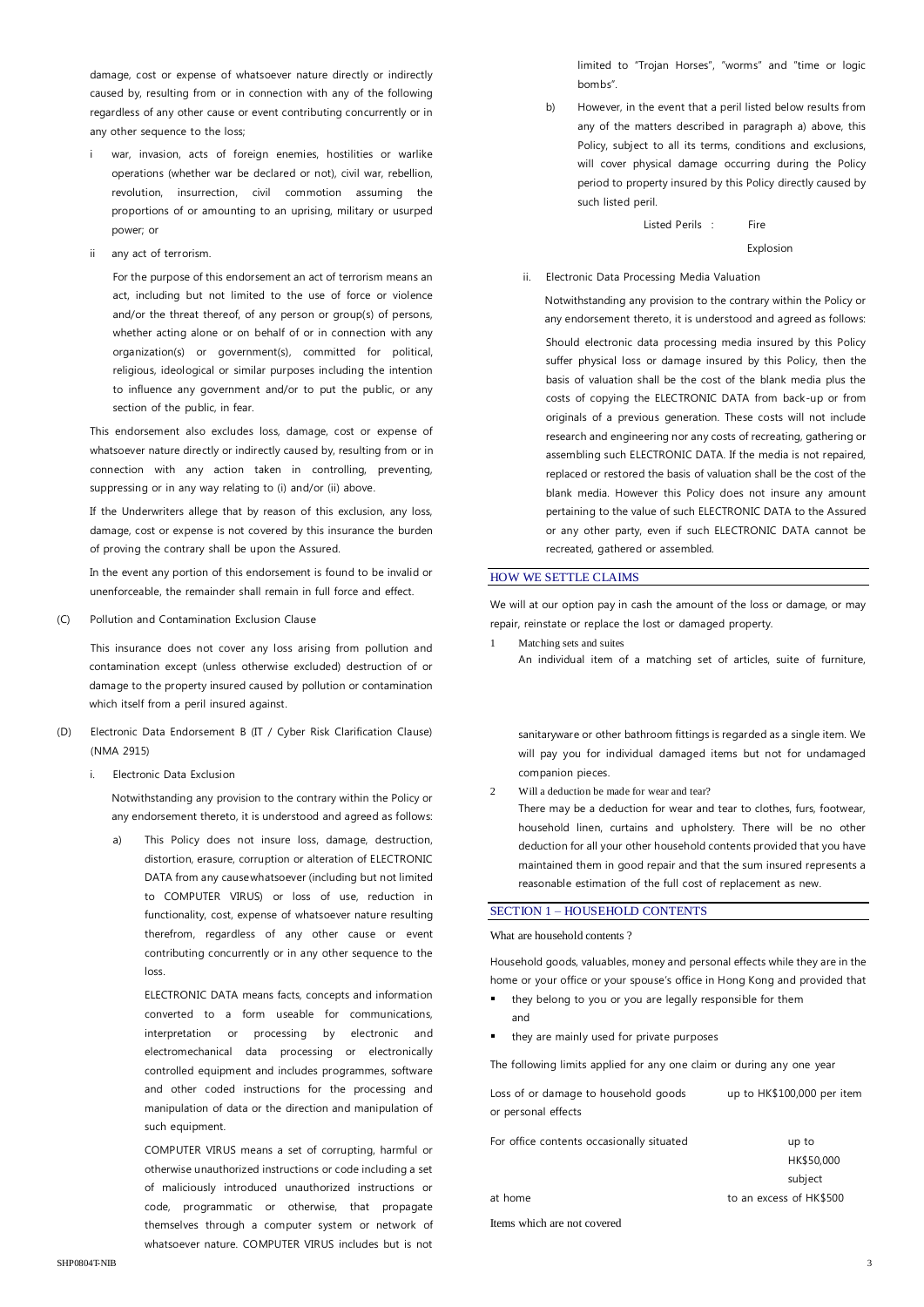- 1 Watercraft (which includes sailboards and windsurfers), aircraft, caravans, trailers and mechanically and electrically propelled vehicles (which includes motor cycles), but lawn-mowers and garden implements are covered.
- 2 Parts, accessories, tools, fitted radios, cassette players, compact disc players and telephones installed in the items excluded in 1 above.
- 3 Landlords fixtures and fittings, except as covered under the 1.3 Liability to the owner of the home on Page 5
- 4 Property more specifically insured by any other insurance.
- 5 Animals.
- 6 Food and drink.
- 7 Plants
- 8 Property primarily used for business or employment purposes.
- 9 Contact lenses.
- 10 Damage to sports equipment whilst in us

#### What is covered

Your Policy covers accidental loss or damage to household contents while they are in the home or your office or your spouse's office in Hong Kong.

We will not pay more in total than the Household contents sum insured, as stated in the Schedule, for any one claim, subject to the limits stated in the Schedule, during any one year.

We will not pay more than HK\$5,000 for

- your money lost at home, and
- your liability under the terms of any credit card agreement as a result of its unauthorized use by any person not related to or residing with you

We will not pay more than HK\$100,000 for any one item unless specified in the Schedule.

An Insured person cannot claim under both Section 1 and 2 for the same loss.

What is not covered

Loss or damage

- caused by scratching, denting, wear and tear, depreciation, rot, fungus, insects, moth, vermin, atmospheric or climatic condition, the action of light, dyeing, any process of cleaning or restoring, maintenance, repair or dismantling, electrical or mechanical breakdown or derangement
- caused by chewing, scratching, tearing or fouling by domestic animals
- to articles of glass, china, porcelain, earthenware or stone (or other articles of a similarly brittle material) except as covered under the 1.2 Damage to brittle items on page 4
- arising from depreciation in value, or consequential loss
- arising from the wilful act of the Insured, members of his/her family, or any relative residing in the home
- caused by theft or attempted theft from the home while the home has been unoccupied for more than 30 consecutive days
- caused by escape of water from a fixed water, drainage or heating installation, or any washing machine or water bed while the home has been unoccupied for more than 30 consecutive days
- caused by water or wind-driven rain and arising from lack of maintenance or faulty workmanship
- caused by theft in the home should any part be let
- caused by theft from any unattended vehicle
- which are not reported within 24 hours after discovery to the police (applicable to lost of money or credit cards)
- caused by depreciation, confiscation or shortage due to errors or omissions (applicable to loss of money)
- any loss unless you have compiled with the terms and conditions of the issuing authority (applicable to loss of credit cards)
- which are not reported to the issuer of the card within 24 hours after discovery (applicable to loss of credit cards)

You should also refer to the Policy Exclusions shown on page 3 of this booklet.

## ADDITIONAL BENEFITS (the following free additional benefits are included in this Section)

#### 1.1 Replacement of locks

We will pay for the cost of replacing windows, door locks and keys of the home with items that are similar, but not better, following a theft or attempted theft, up to the amount stated in the Schedule, during any one year.

#### What is not covered

You should also refer to the Policy Exclusions shown on page 1&2 of this booklet.

1.2 Damage to brittle items

We will pay for loss or damage to articles of glass, china, porcelain, earthenware or stone or other articles of a similarly brittle material, up to a maximum of HK\$5,000 during any one year.

#### What is not covered

The first HK\$500 of any loss.

You should also refer to the Policy Exclusions shown on page 1&2 of this booklet.

- 1.3 Liability to the owner of the home
	- (applicable if the house is rented)

We will pay for the following loss or damage to the home for which you are legally liable as tenant

- accidental breakage of fixed glass in windows, doors, skylights and verandahs, and fixed sanitaryware and bathroom fittings
- caused by escape of water from a fixed water, drainage or heating installation, or any washing machine or water bed

We will not pay more than the amount shown in the Schedule for any one claim, during any one year.

The maximum amount, we will pay, for Section 1.3 and 3, is HK\$5,000,000 for any one claim during any one year.

What is not covered

- Liability arising from
	- any wilful or malicious act
	- the pursuit by you of any trade business profession or employment
	- the occupation of any land or building other than the home as specified in the Schedule
	- the ownership, possession or use of aircraft, watercraft or mechanically propelled vehicles (which includes motor cycles)
	- any agreement where such liability would not have attached in the absence of such agreement
	- any criminal activity
- 2 Any cost arising from wear and tear or making good the home, whether you are legally liable for such costs under the terms of any tenancy agreement or not. You should also refer to the Policy Exclusions shown on page 1&2 of this booklet.
- 1.4 Newly Acquired Articles

We will pay for the loss of or damage to newly acquired articles up to a maximum article limited stated in section 1 and 2, provided you notify us within 30 days of the purchase.

#### What is not covered

You should also refer to the Policy Exclusions shown on page 3 and section 2 on page 4 of this booklet.

#### 1.5 Property of domestic helper

We will pay for loss of or damage to clothing and personal effects of Insured's domestic helper(s), up to a maximum of HK\$10,000 during any one year.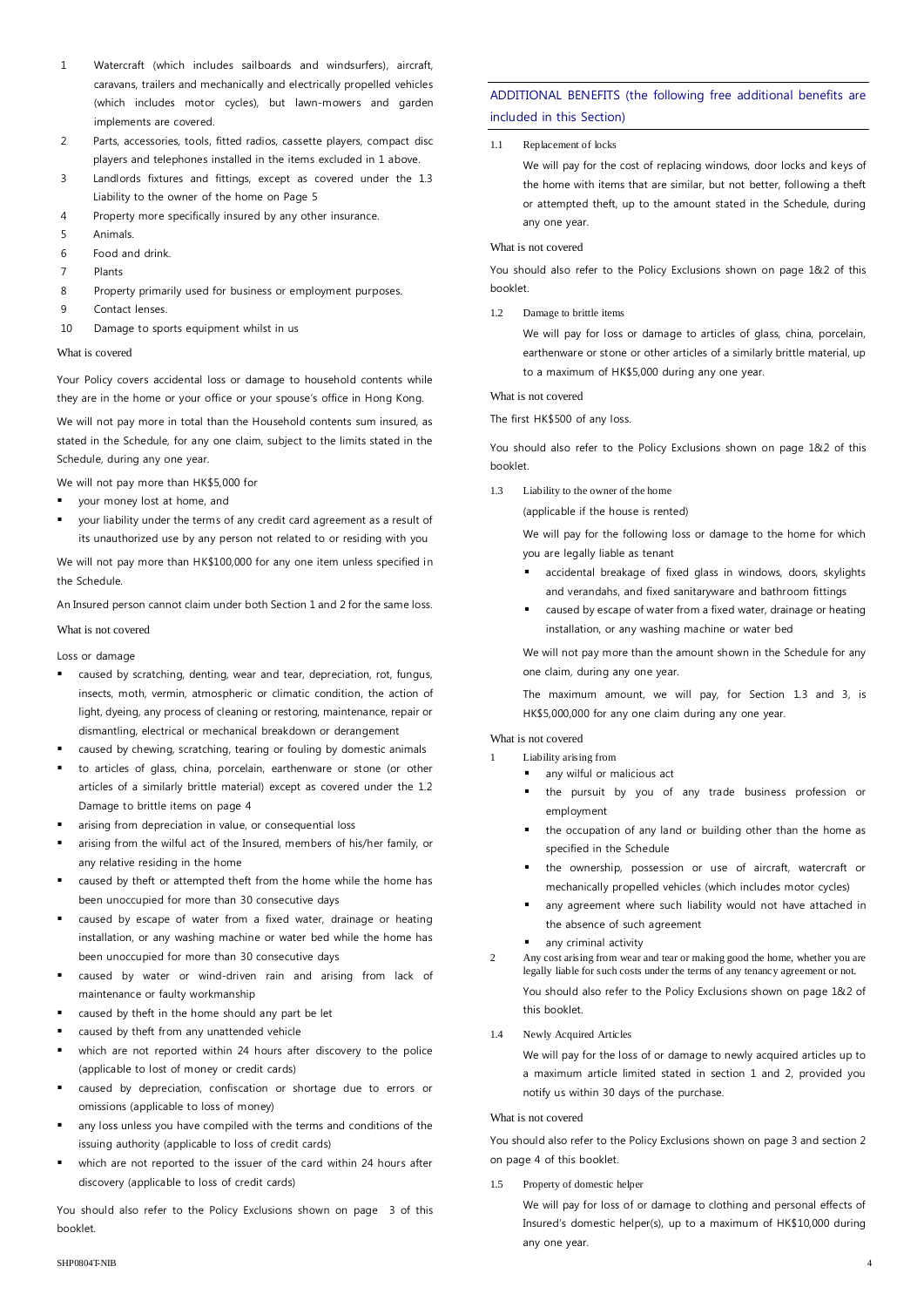#### What is not covered

You should also refer to the Policy Exclusion shown on page 3 of this booklet.

#### Section 2 – PERSONAL BELONGINGS

#### What is covered

Accidental loss or damage to valuables, money and personal effects belonging to you occurring anywhere in the world.

We will not pay more in total than the Personal belongings amount shown in the Schedule for any one claim, subject to the limits stated in the Schedule, during any one year.

The following limits applied

| For any one article           | HK\$30,000 unless otherwise           |
|-------------------------------|---------------------------------------|
|                               | specified in the Schedule             |
| For portable phone or digital | up to HK\$1,000 handheld              |
| Organizers                    |                                       |
| For Money and Credit cards    | up to HK\$5,000                       |
| For office contents anywhere  | up to HK\$25,000 subject to an excess |
| In your custody               | of HK\$500                            |
|                               |                                       |

Your liability under the terms of any credit card agreement as a direct result of its unauthorized use by any person not related to or residing with you.

We will not pay claims under both Section 1 and 2 for the same loss.

#### What is not covered

- 1 Watercraft (which includes sailboards and windsurfers), aircraft, caravans, trailers and mechanically propelled vehicles (which includes motor cycles).
- 2 Parts, accessories, tools, fitted radios, cassette players, compact disc players and telephones installed in the items excluded in 1 above.
- 3 Property more specifically insured by any other insurance.
- 4 Contact lenses.
- 5 Documents.
- 6 Animals, plants.
- 7 Food and drink.
- 8 Property primarily used for business purposes.
- 9 Loss or damage caused by any process of cleaning, restoring, altering or repairing, atmospheric conditions, wear and tear, moth, vermin or insects.
- 10 Breakage of glass or articles of a brittle nature (other than jewellery) while being handled or actively used.
- 11 Mechanical or electrical breakdown or derangement.
- 12 Depreciation in value or consequential loss.
- 13 Damage to sports equipment while in use. Camping equipment.
- 14 Caused by water or wind-driven rain and arising from lack of maintenance or faulty workmanship.
- 15 Caused by theft from any unattended or convertible vehicles.
- 16 Arising from the wilful act, intentional vandalism or damage by the Insured, members of his/her family, or any relatives.
- 17 Which are not reported within 24 hours after discovery to the police (applicable to lost of money or credit cards).
- 18 Caused by depreciation, confiscation or shortage due to errors or omissions (applicable to lost of money).
- 19 Any loss unless you have complied with the terms and conditions of the issuing authority (applicable to loss of credit cards).
- 20 Which are not reported to the issuer of the card within 24 hours after discovery (applicable to lost of credit cards).

You should also refer to the Policy Exclusions shown on page 1&2 of this booklet.

#### Section 3 – PERSONAL LIABILITY

#### What is covered

Any amount that you and your domestic helper (while he/she is performing the duties) become legally liable to pay as damages for

- accidental injury to any person
- accidental loss or damage to their property

We will also, within the limit of liability, pay legal costs and expenses recoverable by any claimant and all costs and expenses agreed by us in writing.

We will not pay more than the amount shown in the Schedule for damages payable for any claim or claims arising from one event, during any one year. The maximum amount, we will pay, for Section 1.3 and 3, is HK\$5,000,000 for any one claim during any one year.

What is not covered

- 1 Liability in respect of injury to you, or any person under a contract of service with you, and arising out of, and in the course of, such person's employment by you.
- Liability in respect of loss or damage to property belonging to you or in your custody or control.
- 3 Liability arising from
	- any wilful or malicious act
	- the pursuit by you of any trade business profession or employment
	- the occupation of any land or building other than the home as specified in the Schedule
	- the ownership, possession or use of aircraft, watercraft or mechanically propelled vehicles (which includes motor cycles)
	- any agreement where such liability would not have attached in the absence of such agreement
	- the ownership of any land or building
	- any criminal activity
- 4 Liability arising directly or indirectly from any judgement which is not at first delivered by, or obtained from, a court of competent jurisdiction in Hong Kong.
- 5 Liability arising directly or indirectly from a judgement or order obtained in Hong Kong for the enforcement of a judgement obtained elsewhere.

You should also refer to the Policy Exclusions shown on page 3 of this booklet.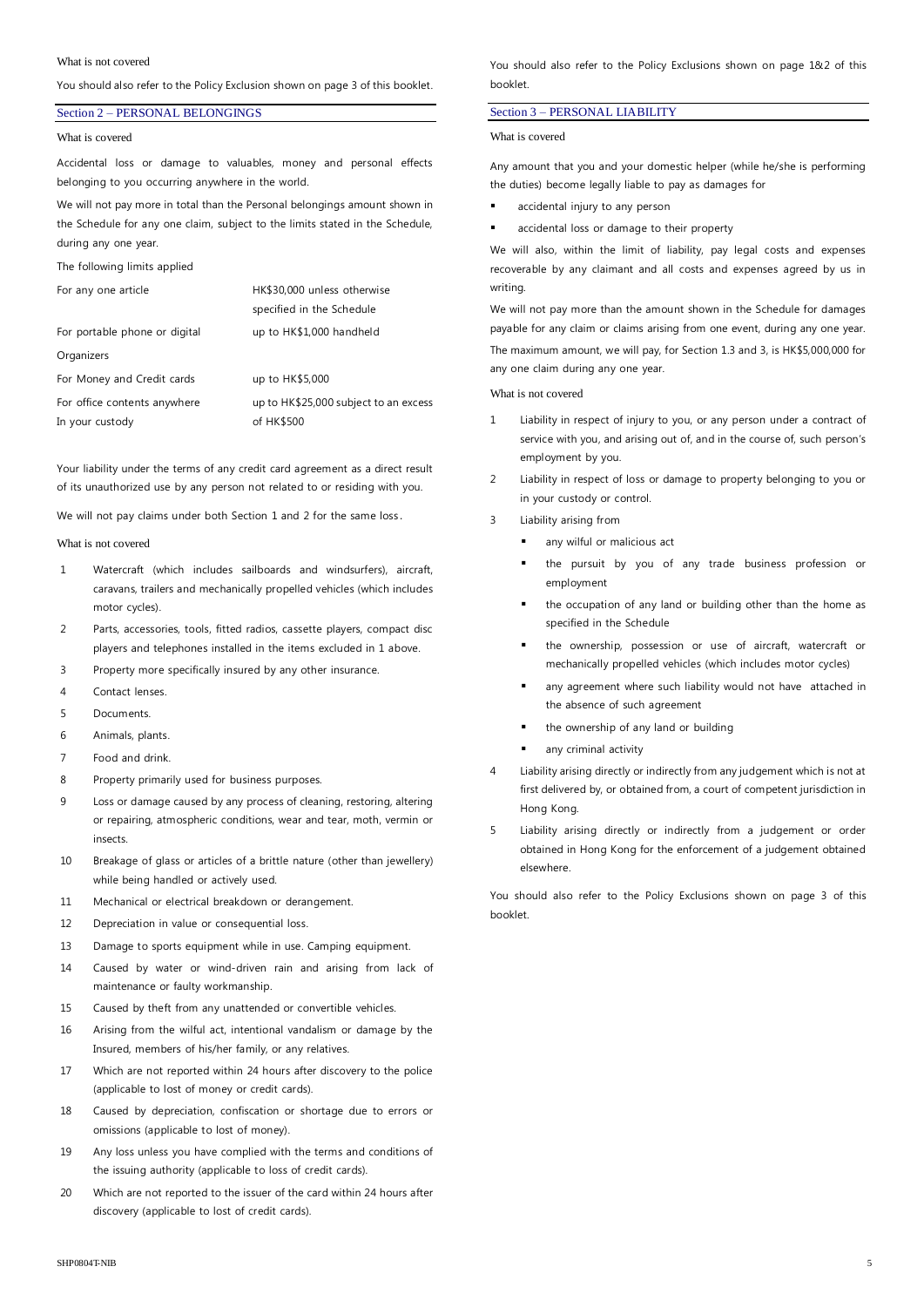## Plan 2: Smart*Helper Domestic Helper Insurance (Optional Cover)*

|                                                                                        |                                                 |                         | treatment of alcoholics or drug addicts.                                                                           |  |
|----------------------------------------------------------------------------------------|-------------------------------------------------|-------------------------|--------------------------------------------------------------------------------------------------------------------|--|
| Welcome to your AXA General Insurance SmartHelper Domestic Helper Insurance<br>Policy. |                                                 | <b>Hospital Patient</b> | A patient necessarily and continuously confined to a                                                               |  |
| Your Policy consists of                                                                |                                                 |                         | hospital, under the care of a medical practitioner for<br>more than 24 hours, confinement being certified as       |  |
|                                                                                        | the proposal form                               |                         | necessary by the attending medical practitioner.                                                                   |  |
|                                                                                        | the terms & condition as shown in this jacket   | Injury                  | resulting<br>directly<br>solely,<br>injury<br>Bodilv<br>and<br>independently of all other causes from an accident  |  |
|                                                                                        | the Schedule                                    |                         | caused by external violent and visible means.                                                                      |  |
|                                                                                        | Your Schedule shows                             | Accident                | As referred to in the definition of injury means a<br>sudden unforeseen and fortuitous event.                      |  |
|                                                                                        | details of your cover                           | Total disablement       | The inability of the Insured employee to engage in, or<br>attend, any business or occupation as specified in the   |  |
|                                                                                        | the period of insurance                         |                         | Schedule.                                                                                                          |  |
|                                                                                        | any special terms that may apply to your Policy | Permanent               | Having lasted for 12 consecutive months and, at the<br>expiry of that period, being beyond hope of<br>improvement. |  |

Following payment of the premium stated in the Schedule we will, in the event of accident, injury or loss happening during the period of insurance anywhere in Hong Kong (unless stated otherwise in the Schedule), provide insurance as described in the following pages for those Sections you have chosen.

Please read this jacket together with your Schedule to make sure you know what cover is provided.

#### **DEFINITIONS**

Certain words in the Policy have special meaning. These words have the same meaning wherever they are used in the Policy or Schedule. These are given below or defined at the beginning of the appropriate Section.

| You/Your/The Insured                | The person named as the policyholder or Insured in<br>the Schedule.                                                                                                                                                                                                                                                                                                                                                                                     |  |
|-------------------------------------|---------------------------------------------------------------------------------------------------------------------------------------------------------------------------------------------------------------------------------------------------------------------------------------------------------------------------------------------------------------------------------------------------------------------------------------------------------|--|
| We/Us/The Insurer/<br>The Company / | AXA General Insurance Hong Kong Limited.                                                                                                                                                                                                                                                                                                                                                                                                                |  |
| <b>AXA General Insurance</b>        |                                                                                                                                                                                                                                                                                                                                                                                                                                                         |  |
| Hong Kong                           | The territorial limits of Hong Kong.                                                                                                                                                                                                                                                                                                                                                                                                                    |  |
| Domestic Helper                     | Overseas domestic helper                                                                                                                                                                                                                                                                                                                                                                                                                                |  |
|                                     | A person employed under an Employment Contract<br>as governed by the Immigration Ordinance (Chapter<br>115) by you as an overseas domestic helper in your<br>home, or as a gardener provided that he/she is<br>between 18 and 60 years of age, and not related to<br>you (unless stated otherwise in the Schedule).                                                                                                                                     |  |
| Legislation                         | The Employees' Compensation Ordinance in force at<br>the time of the accident.                                                                                                                                                                                                                                                                                                                                                                          |  |
| Employee                            | A person who is within the meaning of the legislation.                                                                                                                                                                                                                                                                                                                                                                                                  |  |
| Hospital                            | Any institution lawfully operated for the care and<br>treatment of injured persons with organised facilities<br>for diagnosis and surgery, having 24 hours per day<br>nursing service and medical supervision, but not<br>including any institution used primarily as a nursing or<br>convalescent home, a place of rest, a geriatric care<br>facility, a mental institution, a rehabilitation or<br>extended care facility, or a place for the care or |  |

## CONDITIONS (these apply to all Sections)

You must comply with the following Conditions to have the full protection of your Policy. If you do not comply with them we may cancel the Policy or refuse to deal with your claim.

1. Precautions

You must

- take all reasonable precautions to prevent accidents and disease
- comply with all statutory obligations
- 2. Claims

If any accident, injury, loss or liability happens which may give rise to a claim,

you must

- give written notification to us as soon as reasonably possible
- send to us immediately any writ or summons and as soon as possible any letter, claim, or other document
- notify us immediately of any impending prosecution, inquest or fatal inquiry
- ensure that proper medical and surgical advice is obtained and followed by the domestic helper as soon as possible after any accident, injury or illness
- at your expense, or at the expense of any person representing you, provide us with certificates, information and other documents as we may reasonably require

you must NOT

 admit or deny any claim made by someone else against you or make any agreement with them

We have the right to negotiate, settle or defend any such claim in your name and on your behalf. We can also use any legal right of recovery you have.

We are entitled to request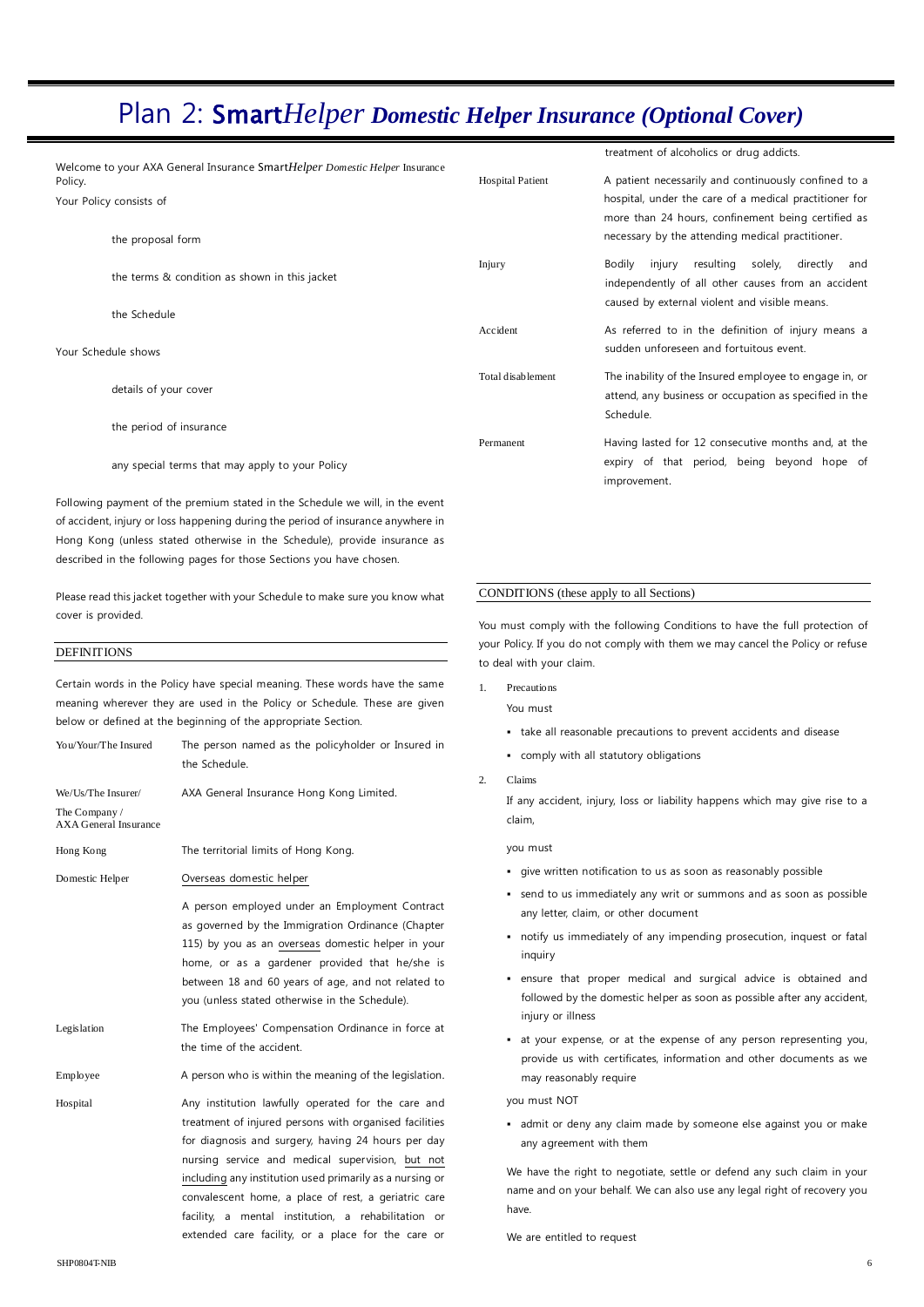- an examination by a medical referee appointed by us for a non-fatal injury
- a post mortem examination in the event of death

#### 3. Cancellation

We may cancel the Policy by sending 7 days notice by registered letter to you at your last known address. We will return a proportionate part of the premium providing no claims have been made.

You may also cancel the Policy at any time by sending 7 days written notice. If there has been no claim during the current period we will return a proportionate part of the premium.

#### 4. Our right to recovery

If we are obliged by legislation to pay an amount for which we would not otherwise be liable, you must repay such amount to us.

#### 5. Fraud

If you or anyone acting for you makes a claim under the Policy knowing the claim to be false or fraudulently inflated we will not pay the claim and all cover under the Policy will be forfeited.

#### 6. Arbitration

If we admit liability for a claim but there is a dispute as to the amount to be paid, the dispute will be referred to an arbitrator in Hong Kong. The arbitrator will be appointed jointly by you and us in accordance with the law at the time.

If a single arbitrator cannot be agreed upon, two arbitrators will be appointed, one by you and one by us. If the two arbitrators are unable to agree, they will appoint an umpire who will preside at their meetings.

You may not take legal action against us over the dispute before the arbitrator has reached a decision.

7. Other insurance(s)

If any accident, injury, loss or liability insured by this Policy is covered by any other insurance we will only pay our rateable proportion.

8. Renewal

If your domestic helper reaches the age of 65 during the period of insurance, this Policy will not be renewable at the end of that period (unless stated otherwise in the Schedule).

We are not obliged to accept any renewal premium or to send you notice of any renewal premium becoming due.

9. Notification of changes

You must notify us as soon as possible in writing of any change which may affect this insurance, including notice of changing of your domestic helper and notice of any disease or physical or mental defect or infirmity affecting your domestic helper.

#### SECTION 1 – LIABILITY TO DOMESTIC HELPERS

#### What is covered

Any amount that you become legally liable to pay under the legislation as damages for injury (including death or disease) to your domestic helper arising out of, and in the course of, his/her employment by you.

We will not pay more than the total amount shown in UEC01 in this section for Liability to domestic helpers, for any one event.

We will also, within the limit of liability, pay legal costs and expenses recoverable by any claimant and all costs and expenses agreed by us in writing.

#### UEC01 – ECI Limit of liability endorsement

Policy Limit of liability: HK\$100 million any one event inclusive of all costs and

expenses in pursuant to subsection 40(1) of the Employees' Compensation Ordinance

1. In respect of any one claim or a series of claims resulting from or arising out of one event, the Insurer's indemnity to the Insured under this Policy, including costs and expenses incurred with the Insurer's written consent, and irrespective of the number of persons or insureds claiming to be indemnified under this Policy, shall not in the aggregate exceed the amount specified above as the policy limit of liability.

The term "any one event" has the meaning assigned to it by the legislation.

- 2. At any time after the happening of any event giving rise to a claim or a series of claims under this Policy, the Insurer may pay to the Insured the policy limit of liability (after deduction of any sums already paid) or any lesser amount for which such claims can be settled and relinquish the conduct of the defence settlement or proceedings to the Insured and the Insurer shall not be responsible for any damage alleged to have been caused to the Insured in consequence of any alleged action or omission of the Insurer in connection with such defence settlement or proceedings or of the Insurer relinquishing such conduct nor shall the Insurer be liable for any costs or expenses whatsoever incurred by the Insured or by any claimant or other person after the Insurer shall have relinquished such conduct.
- 3. Notwithstanding Condition (7) of this Policy, if at the time of any claim under this Policy there is any other insurance indemnifying any person or Insured or Insureds who are entitled to be indemnified under this Policy. This Policy is not to be called upon in contribution and, subject to the policy limit of liability, is only to pay any amount if and so far as not recoverable under other insurance.
- 4. Where this "UEC01 ECI Limit of liability endorsement" is at variance with or inconsistent with anything contained in this Policy, this "UEC01 – ECI Limit of liability endorsement" shall prevail and take precedent.
- 5. ECTE Employees' Compensation Insurance Terrorism Endorsement Notwithstanding any provision to the contrary in this Policy or any endorsement thereto it is hereby agreed that in respect of any bodily injury or death by accident or disease ("the Loss") directly or indirectly caused by, resulting from or in connection with any act of terrorism or any action taken in controlling, preventing, suppressing or in any way relating to any act of terrorism regardless of any other cause or event contributing concurrently or in any other sequence to the Loss:
	- (A) The policy limit of indemnity shall be such amount which the Company actually receives from the Government of the Hong Kong Special Administrative Region of the People's Republic of China ("the Government") pursuant to an Agreement for Provision of Facility dated 11<sup>th</sup> January 2002 between the Government and the Company under which the Government agreed to make available to the Company and other direct insurance companies authorized to underwrite employees' compensation insurance business in Hong Kong a facility to enable them to meet claims under employees' compensation insurance policies in respect of death and injury arising out of an event of terrorism ("the Facility Agreement");
	- (B) The Company will only be required to make payment after it has received from the Government (i) an approval letter confirming that the Company should settle the claim and (ii) payment under the Facility Agreement; and
	- (C) For the avoidance of doubt, the Company shall have no obligation to make payment if for whatever reason it does not receive payment from the Government under the Facility Agreement, whether or not due to the Government's contention that the Loss does not fall within the scope of the Facility Agreement or the Loss does fall within the exceptions or any other conditions leading to no payment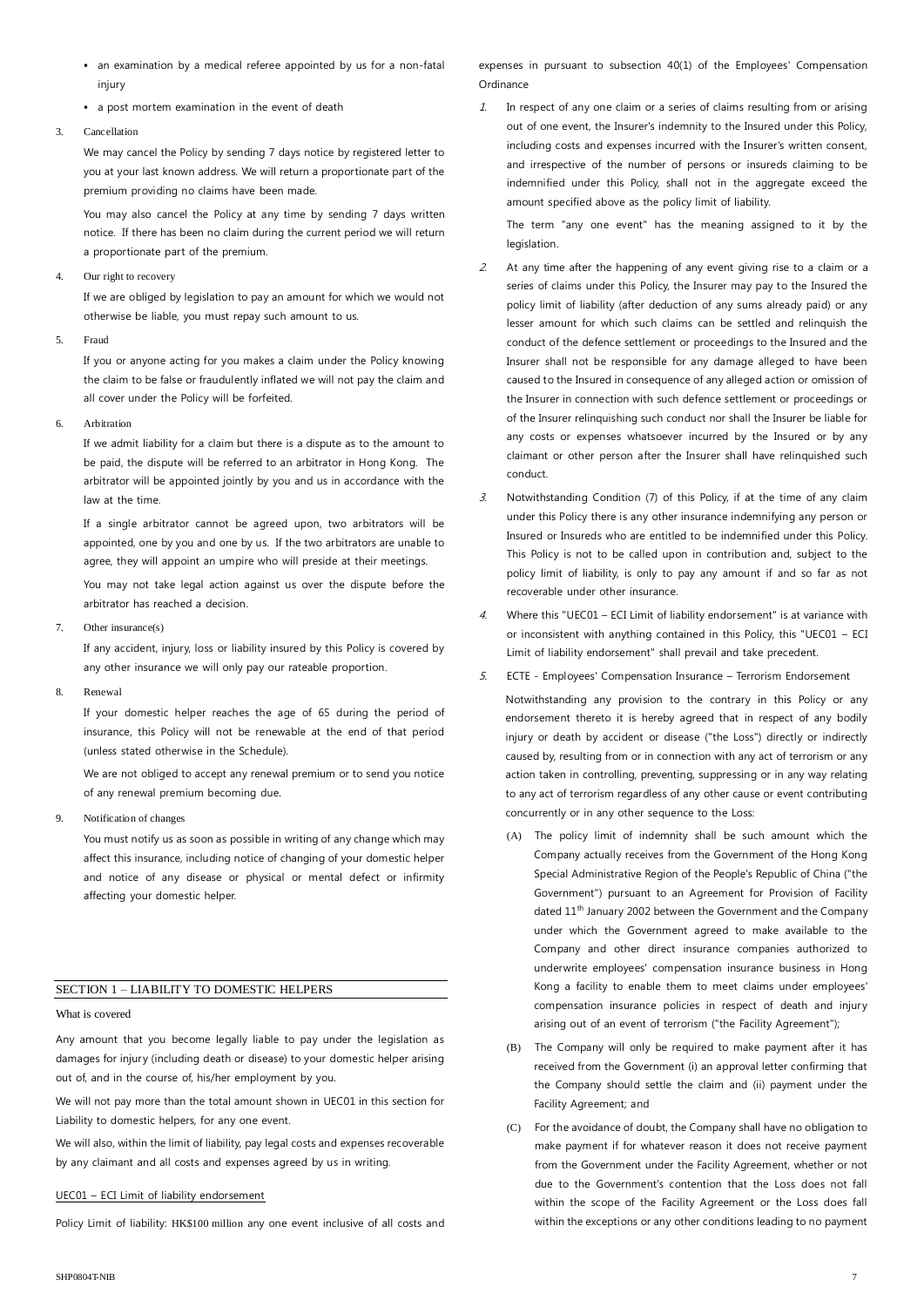for the Loss of the Facility Agreement, or the Facility Agreement ceases in the event that the remaining balance under the Facility is exhausted or the termination of the Facility Agreement by the Government.

For the purpose of the above an act of terrorism means the use of force or violence or other means or the threat thereof, of any person or persons, whether acting alone or on behalf of or in connection with any organization or government, for political, religious, or ideological purposes with an intention to influence any government and/or to put the public, or any section of the public, in fear.

If the Company alleges that the Loss falls within the scope of this endorsement, the burden of proving the contrary shall be upon the Insured.

In the event any part of this endorsement is found to be invalid or unenforceable, the remainder shall remain in full force and effect.

#### What is not covered

- 1. Liability accepted under an agreement unless the liability would have existed anyway.
- 2. Any sum which you would have been entitled to recover from any party but for an agreement between you and such party.
- $3.$  Any surcharge for which you may become liable under the Employees' Compensation Ordinance.
- 4. Liability arising directly or indirectly from any judgement which is not at first delivered by, or obtained from, a Court of competent jurisdiction in Hong Kong.
- 5. Liability arising directly or indirectly from a judgement or order obtained in Hong Kong for the enforcement of a judgement obtained elsewhere.
- $6.$  Liability arising directly or indirectly from Pneumoconiosis.

#### SECTION 2 – HOSPITAL SURGICAL CLINICAL AND OTHER EXPENSES

#### What is covered

2.1 Hospitalization & surgical expenses

Necessary medical treatment expenses from hospital for surgery or treatment of sickness, or injury resulting from an accident, including all daily room and board expenses incurred by your domestic helper while he/she is a hospital patient, up to a maximum of HK\$350 per day.

All surgical and all other miscellaneous expenses incurred by your domestic helper for procedures involving surgery performed in the hospital and for which surgery benefits are payable under hospital treatment expenses, up to a maximum of HK\$15,000 per operation.

We will not pay more than HK\$30,000 for Hospitalization and surgical expenses, during any one year.

2.2 Out-Patient (clinical) expenses

Necessary medical treatment expenses from a clinic for sickness or bodily injury resulting from an accident including consultation, prescribed medicine, laboratory and x-ray charges, incurred by your domestic helper where treatment is carried out by a legally qualified and registered medical practitioner, up to a maximum of HK\$200 per visit per day. Also this section covers bonesetters' fees up to HK\$100 per visit per day with a maximum of HK\$500 per policy year.

We will not pay more than HK\$4,000 for Out-patient expenses, during any one year.

#### What is not covered

1. Death, injury, illness, charges, cost, or liability caused directly or indirectly by Human Immunodeficiency Virus (HIV) and/or any HIV related illness including Acquired Immune Deficiency Syndrome (AIDS) and/or any mutant derivatives or variations however caused.

- 2. Sexually transmitted disease, infertility treatment, pregnancy, miscarriage, childbirth or complications arising from any of them.
- 3. Suicide or attempted suicide, intentional self-injury, wilful exposure to danger (other than in an attempt to save human life), or the committing of any criminal act.
- 4. Mental or nervous disorders, alcoholism, or drug addiction.
- 5. Cosmetic surgery unless due to injury.
- 6. Pre-existing ailments or conditions (applicable to Section 2.1 only).
- 7. Dental care or surgery unless due to injury.
- 8. Injury or illness caused or sustained outside Hong Kong.
- 9. Any expense incurred outside Hong Kong.
- 10. Local helper

#### SECTION 3 – DENTAL EXPENSES

#### What is covered

Emergency dental expenses incurred by your domestic helper where such dental work is carried out by a legally qualified and registered dentist, up to HK\$200 per visit per day.

We will not pay more than HK\$2,500 for Dental expenses, during any one year. What is not covered

- 1. Routine examination.
- 2. Scaling, polishing or cleaning.
- 3. Crowning, bridges, braces and dentures.
- 4. Dental prosthetics involving precious alloy restorations.
- 5. Any expense incurred outside Hong Kong.
- 6. Local helper

#### SECTION 4 – PERSONAL ACCIDENT

What is covered

We will pay up to HK\$100,000 in the event that

 your domestic helper sustains injury, during rest days, resulting directly and independently of any other cause within one year in death loss or disablement

The benefits payable are as per the scale on percentage applies to HK\$100,000 shown as below

| Accidental Death                                       | 100% |
|--------------------------------------------------------|------|
| Permanent Total Disablement                            |      |
| Loss by severance of two or more limbs                 | 100% |
| Total and irrecoverable loss of all sight in both eyes |      |
| Loss by severance of one limb and total and            |      |
| irrecoverable loss of all sight of one eye             | 100% |
| Loss by severance of one limb                          | 50%  |
| Total and irrecoverable loss of all sight in one eve   |      |

We will not pay more than HK\$100,000 for Personal Accident, during any one year.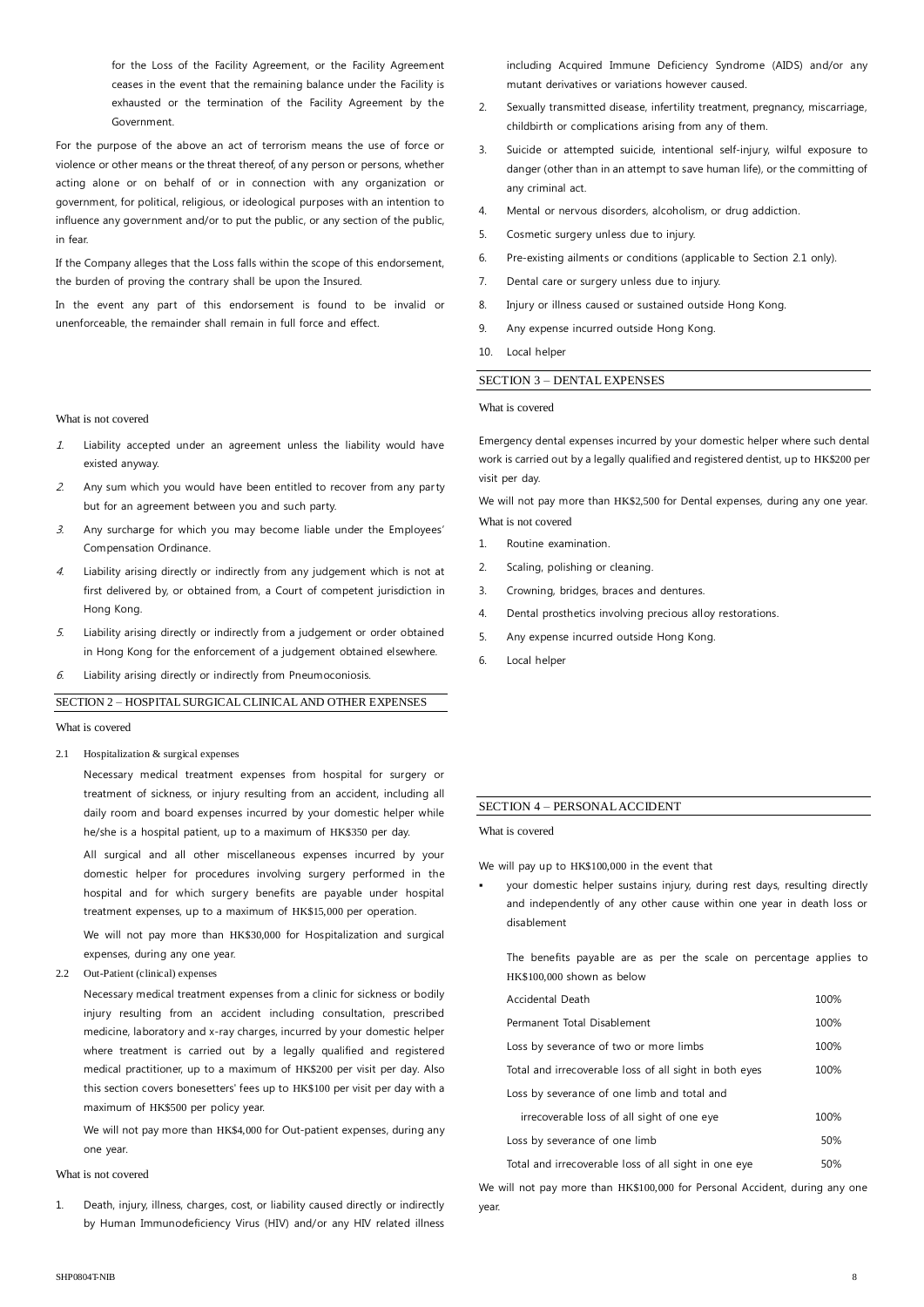Payment will be made to your domestic helper or their legal beneficiary. Special Conditions

You must notify us in writing as soon as reasonably possible and always within three months of any accident likely to give rise to a claim.

We are entitled to request

- 1. an examination by a medical referee appointed by us for a non-fatal injury
- 2. a post-mortem examination in the event of death

What is not covered

- 1. Death, injury, charges, cost, or expense caused
	- by suicide or attempted suicide, intentional self-injury, wilful exposure to danger (other than in an attempt to save human life), or the committing of any criminal act
	- by pre-existing physical or mental defect, illness, or infirmity
	- by the effect or influence of alcohol or drugs, unless the drug is taken in accordance with an authorized medical prescription
	- directly or indirectly by Human Immunodeficiency Virus (HIV) and/or any HIV related illness including Acquired Immune Deficiency Syndrome (AIDS) and/or any mutant derivatives or variations however caused
	- by sexually transmitted disease, pregnancy, miscarriage, or childbirth or complications arising from any of them
- 2. Death, injury, charges, cost, or expense arising from
	- air travel except as a passenger in a fully licensed, scheduled, passenger carrying aircraft
	- regular or temporary, military or police duties
- 3. Death, injury, charges, cost, or expense caused by your domestic helper taking part in
	- mountaineering or rock climbing using ropes or guides
	- underwater activities necessitating the use of underwater breathing apparatus
	- parachuting
	- pot-holing
	- racing (other than on foot or while swimming)
	- bungee jumping
	- professional sports
	- **winter sports**
	- motor cycling
- 4. Death or injury outside Hong Kong.
- 5. Death or injury arising out of and in the cause of employment activities.
- 6. Local helper

### SECTION 5 – REPATRIATION EXPENSES

What is covered

Your contractual liability to repatriate your domestic helper to his/her home country before expiry of the domestic helper's contract in the following circumstances

- 1. Death the actual cost of returning the remains.
- 2. Inability to complete the contract due to medical unfitness as certified by a registered medical practitioner. We will pay for the economy class airfare from Hong Kong to the domestic helper's home country.

We will not pay more than HK\$10,000 for Repatriation expenses, during any one year.

#### What is not covered

- Death, injury, illness, charges, cost, or liability caused directly or indirectly by Human Immunodeficiency Virus (HIV) and/or any HIV related illness including Acquired Immune Deficiency Syndrome (AIDS) and/or any mutant derivatives or variations however caused.
- 2. Sexually transmitted disease, infertility treatment, pregnancy, miscarriage, childbirth or complications arising from any of them.
- 3. Suicide or attempted suicide, intentional self-injury, wilful exposure to danger (other than in an attempt to save human life), or the committing of any criminal act.
- 4. Mental or nervous disorders, alcoholism, or drug addiction.
- 5. Pre-existing ailments or conditions.
- 6. Injury or illness caused or sustained outside Hong Kong.
- 7. Local helper

### SECTION 6 – ADDITIONAL BENEFITS

#### What is covered

6.1 Re-hiring expenses

Necessary expenses incurred in hiring a replacement domestic helper, including air ticket, agency fees and processing fees, in the event that your domestic helper is repatriated or his/her mortal remains are returned to his/her home country and a valid claim is payable under Section 5 of this Policy.

We will not pay more than HK\$10,000 for Re-hiring expenses, during any one year.

#### What is not covered

- 1. Local helper
- 2. Events not covered under Section 5 of this Policy.
- 6.2 Hospital cash subsidy

Loss of service expenses if your domestic helper is hospitalized as an in-patient for treatment or surgery for a period of five consecutive days or more, and a valid claim is payable under Section 2.1 of this Policy up to a maximum of HK\$200 per day, but not exceeding HK\$6,000 for Hospital cash subsidy, during any one year.

What is not covered

- 1. Local helper
- 2. Events not covered under Section 2 of this Policy.
- 6.3 Loan protection

The amount of any financial loan you make to your domestic helper which cannot be repaid if your domestic helper is repatriated or his/her mortal remains are returned to his/her home country and a valid claim is payable under Section 5 of this Policy, provided that satisfactory documented evidence of the loan is provided.

We will not pay more than HK\$10,000 for Loan protection, during any one year.

What is not covered

- 1. Local helper
- 2. Events not covered under Section 5 of this Policy.

## GENERAL EXCLUSIONS

- **(A)** We will not pay for
- 1. Any accident, injury, disease, loss or liability occasioned by, or happening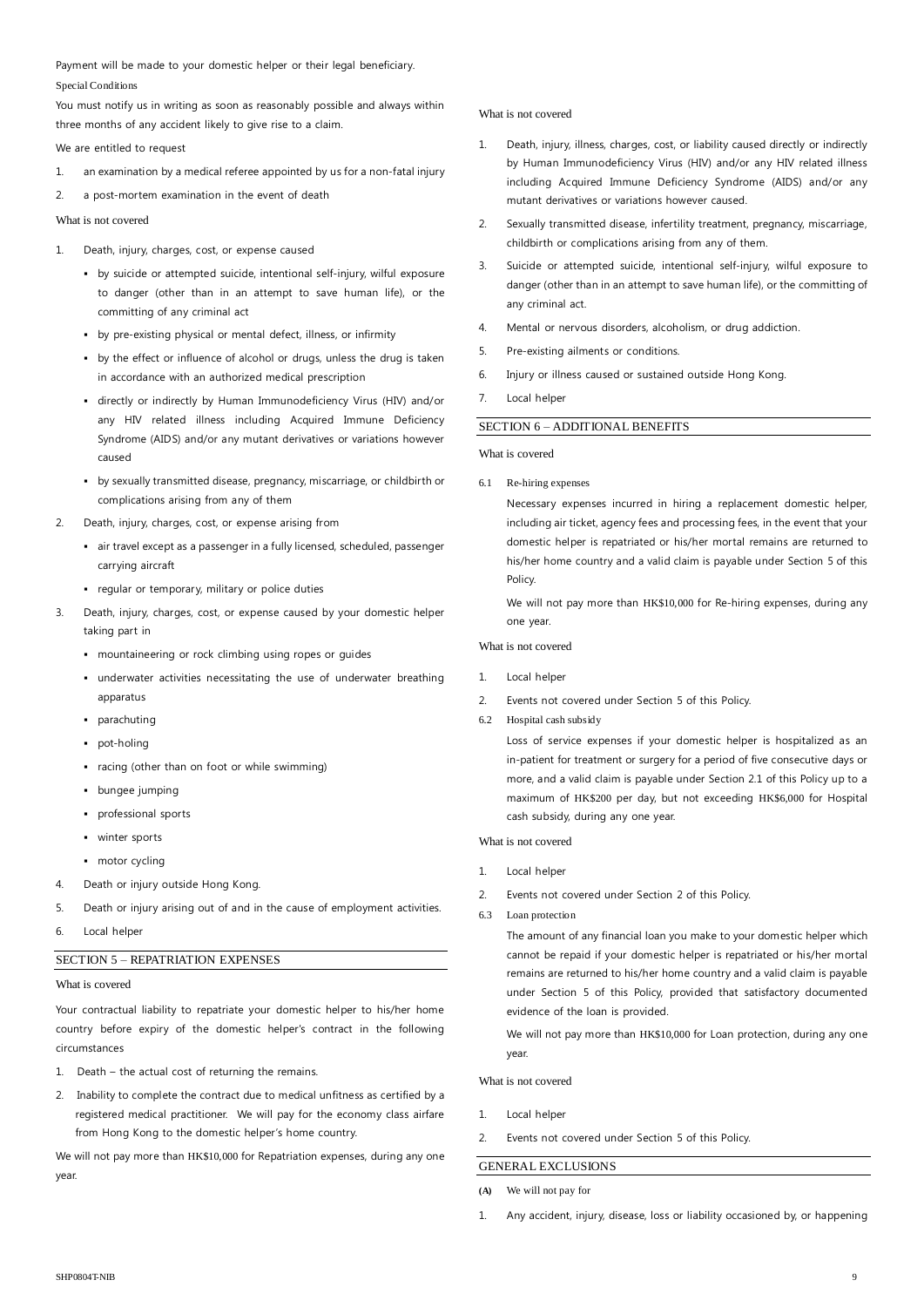through, war, invasion act of foreign enemy hostilities (whether war is declared or not), civil war, rebellion, revolution, insurrection, military or usurped power, riot or civil commotion.

- 2. Any loss, damage, or liability, occasioned by, or happening through, acts of terrorism committed by any person, or persons, acting on behalf of, or in connection with, any organization.
- 3. Any loss or damage to any property, or any loss or expense, or any consequential loss, or any legal liability (except as covered under Section 1), directly or indirectly caused by, or contributed to, or arising from
	- i ionising radiations or contamination by radioactivity from any irradiated nuclear fuel or from any nuclear waste from the combustion

#### of nuclear fuel

ii the radioactive toxic explosive or other hazardous properties of any explosive nuclear assembly or of its nuclear component

# **Plan 3:** Smart*Traveller Insurance (Optional Cover)*

Policy coverage attaching to and forming part of Certificate of Insurance

AXA General Insurance Hong Kong Limited hereinafter called the "Company", agrees, subject to the terms, exclusions and conditions contained or endorsed herein, that if during the Period of Insurance contained within the Schedule, any Insured Person suffers loss as shown below, the Company will indemnify such Insured Person to the extent as defined.

#### INTERPRETATION

This Policy and the Schedule shall be read together and any word or expression to which a specific meaning has been attached in any part of this Policy or of the Certificate shall bear such meaning wherever it may appear.

- 1 Policyholder means Individual or business entity/company who owns the insurance policy.
- 2 Insured Persons means Insured Person(s) named in the Certificate. In case of the Policyholder is a business entity/company, the "Insured Person(s)" are to be interpreted as "Insured Employee(s)" so long as they are named in the Certificate.
- 3 Child/Children means dependent and unmarried child/children who are aged between thirty (30) days and under 18 years old as named in the Certificate.
- 4 Family means Insured Person, his/her spouse and children (irrespective of the number) travelling with the Insured Person and/or his/her spouse for the entire period.
- 5 Journey means travel originating from Hong Kong, and ceasing when the Insured Person returning and re-entering into Hong Kong (details as described in the Operation of Insurance

#### GEOGRAPHICAL LIMITS

Worldwide

This Policy is only valid for travel originating from Hong Kong.

#### OPERATION OF INSURANCE

- For Section 5 (Personal Money and Documents), insurance commences (1) at the time when the Certificate is issued OR (2) 24 hours before the Period of Insurance shown in the Certificate, whichever is the later.
- For Other Sections (except Section 8), refers to the Period of Insurance shown in the Schedule issued, commences when the Insured Person leaves his/her place of residence or business in Hong Kong (whichever is the earlier) to commence the journey until the time of return to his/her place of residence or business in Hong Kong (whichever is the later) on completion of the journey.

In any event, cover does not commence more than 24 hours prior to booked departure time and shall cease (1) upon the expiry of the Period of Insurance as specified in the Certificate or (2) 24 hours after booked return to Hong Kong, or arrival at final destination, whichever is the earlier.

For Section 8 (Loss of Deposit or Cancellation), insurance is effective

immediately the Schedule is issued.

For Annual Cover, each journey shall not exceed sixty(60) days and covers end at (1) the last day of the Period of Insurance OR (2) the ending of Insured Person's last journey provided the journey is started within the Period of Insurance, whichever is the later.

#### ANNUAL COVER

Cover is provided up to a maximum of 60 days with policy limits applied to each journey, irrespective of the number of journeys that are made within the policy period.

#### 24-HOUR EMERGENCY ASSISTANCE SERVICE

A 24-hour Emergency Telephone Assistance Service offered by AXA Assistance is operated for the benefit of Insured Person so that, in the event of an Emergency medical problem or situation herein covered, help and advice will be given, and if necessary emergency repatriation will be arranged.

| <b>SECTION 1 – MEDICAL AND OTHER EXPENSES</b> |               |  |
|-----------------------------------------------|---------------|--|
| Maximum Limit per Insured person              |               |  |
| a) Insured Person aged up to 70               | HK\$1,000,000 |  |
| b) Insured Person aged above 70               | HK\$500,000   |  |
| c) Insured Child                              | HK\$250,000   |  |

Medical, hospital, treatment expenses including Chinese herbalists and bonesetters fees\* and including the cost of dental treatment (as a result of accident only), emergency transportation to a registered medical institution,

evacuation and repatriation expenses to Hong Kong under medical recommendation, additional accommodation and travelling expenses (including such additional expenses of a relative or friend required on medical advice to travel to, or remain behind with the Insured Person), necessarily incurred outside Hong Kong, within 12 months of the date of incident giving rise to the claim as a direct result of accidental bodily injury sustained or sickness contracted by the Insured Person during the Period of Insurance.

(\*N.B. Chinese herbalists and bonesetters fees are subject to a maximum of HK\$150 per visit per day, up to a maximum of HK\$2,000.)

- (2) Reasonable additional accommodation and travelling expenses (confined to economy class) incurred to return dependent children back to the Insured Person's place of residence in Hong Kong who are left unattended as a result of the Insured Person's hospitalisation.
- Reasonable additional accommodation and travelling expenses (confined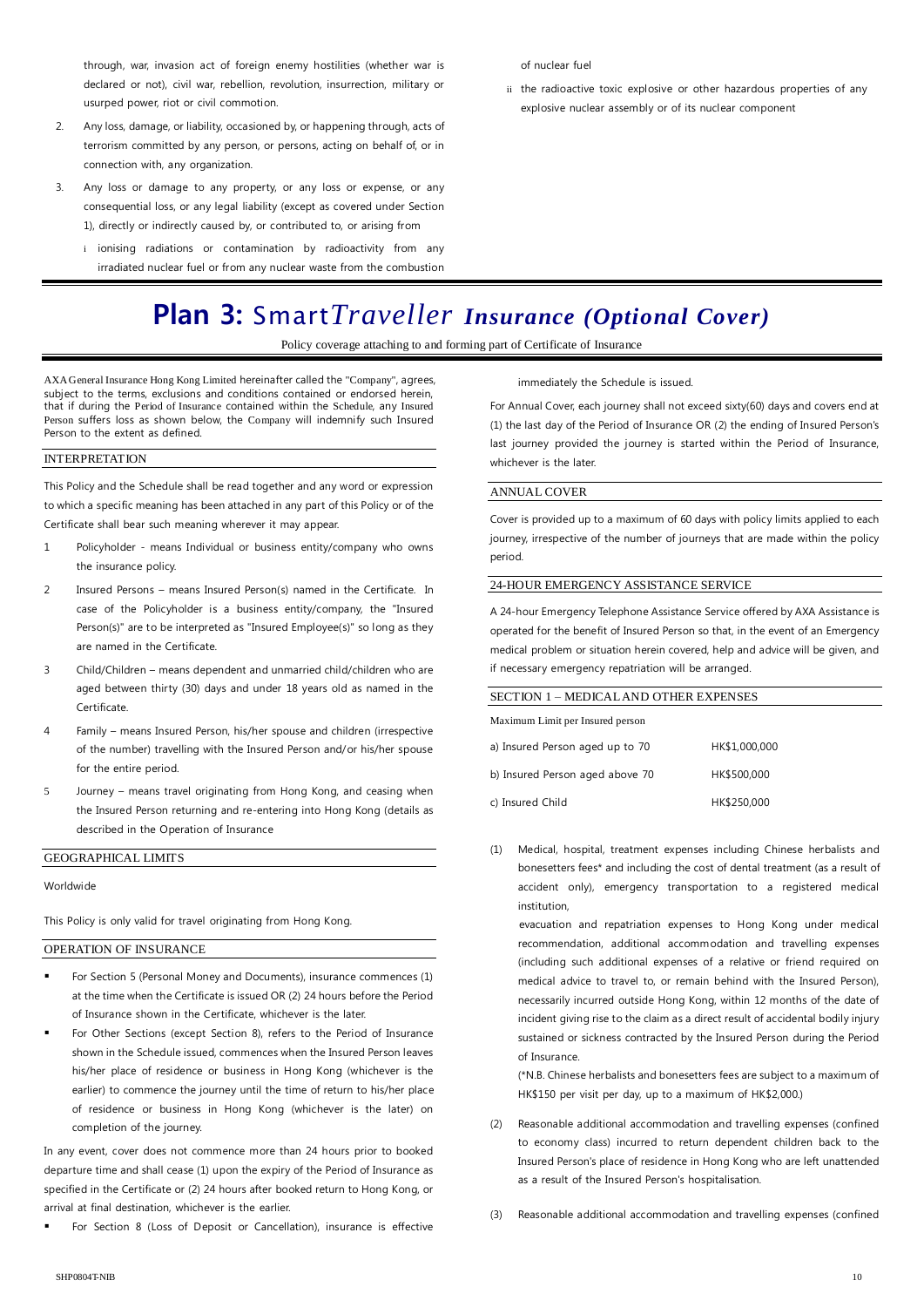to economy class) to Hong Kong, necessarily and unavoidably incurred as a result of (a) death, injury or illness of the Insured Person's spouse, parent, parent-in-law, child, brother, sister, fiancee, fiancé, grandparent, resident in Hong Kong or (b) hi-jack, or riot or civil commotion which first occurs during the Period of Insurance.

(4) Reasonable charges in the event of death for burial or cremation of the Insured Person in the locality where death occurs or the reasonable cost of transport of body or ashes to Hong Kong for each Insured Person.

Sub-Limit per Insured Person HK\$200,000

(5) Guarantee of hospital admittance deposit

Sub-Limit per Insured person HK\$20,000

(6) Reasonable costs incurred by the Insured Person in engaging the services of a local translator/interpreter in the hospital where the Insured Person is confined caused by an insured accidental bodily injury or sickness, which occurred or was contracted abroad during the Period of Insurance, subject to the period of confinement exceeding 24 hours.

| Sub-Limit per Insured Person | HK\$5,000      |
|------------------------------|----------------|
| Limit per day                | <b>HK\$500</b> |

(7) Reasonable additional accommodation and travelling expenses necessarily incurred by the Insured Person in reverting to his/her original travel schedule/itinerary and/or rejoining his/her original travelling companions following an interruption or disruption of that schedule/itinerary caused by an insured accidental bodily injury or sickness, which occurred or was contracted abroad during the Period of Insurance.

Sub-Limit per Insured Person HK\$5,000

(8) A Hospital Cash Benefit is allowed to any Insured Person who is admitted to hospital for more than 24 hours as a result of an insured accidental bodily injury or sickness which occurred or was contracted during the Period of Insurance.

| Sub-Limit per Insured Person | HK\$5,000      |
|------------------------------|----------------|
| Limit per day                | <b>HK\$500</b> |

(9) The necessary medical, hospital and treatment expenses (including the cost of a private ambulance or professional home-nursing fees and Chinese herbalists and bonesetters fees\*) reasonably incurred by the Insured Person in Hong Kong within three months after the Insured Person's return from abroad, such expenses having resulted from an insured accidental bodily injury or sickness, which occurred or was contracted abroad during the Period of Insurance and which necessitated medical consultation whilst abroad.

(\*N.B. Chinese herbalists and bonesetters fees are subject to a maximum of HK\$150 per visit per day, up to a maximum of HK\$2,000.)

Sub-Limit per Insured Person HK\$75,000

#### **EXCLUDING**

- 1 Treatment or aid obtained in Hong Kong (except as specifically provided for in benefits 8 and 9 above).
- 2 Surgery or medical treatment which, in the opinion of the medical practitioner treating the Insured Person, can be reasonably delayed until the Insured Person's return to Hong Kong or arrival in Country of final destination for travellers not returning to Hong Kong.
- 3 The additional cost of single or private room accommodation at a hospital, clinic or nursing home, except where the medical practitioner treating the Insured Person deems it necessary for the Insured Person to occupy such accommodation.

Medical consultation or treatment (other than Chinese herbalists and bonesetters), not received from local legally registered medical practitioner.

#### SECTION 2 – PERSONAL ACCIDENT

In the event of bodily injury caused solely and directly by accidental, violent, external and visible means being sustained by an Insured Person during the Period of Insurance, the following benefits will be paid per Insured Person:-

| (1) | Death by Accident                               | HK\$1,000,000 |
|-----|-------------------------------------------------|---------------|
| (2) | Loss of one or more limbs or one or both eyes   | HK\$1,000,000 |
| (3) | Permanent Total Disablement from any occupation |               |
|     | HK\$1,000,000                                   |               |
| (4) | Loss of hearing in both ears                    | HK\$1,000,000 |
| (5) | Loss of speech                                  | HK\$1,000,000 |
| (6) | Third Degree Burn of 5% or more of total body   | HK\$200,000   |
|     | surface area, and is diagnosed by a legally     |               |
|     | qualified and registered medical practitioner   |               |
| (7) | In addition to benefit (1) above, an immediate  | HK\$50,000    |
|     | cash relief benefit will be paid to the next    |               |
|     | of kin of the deceased.                         |               |
|     | OR, in the event of death of the Insured Person | HK\$20,000    |
|     | due to Sickness, a benefit will be paid         |               |

#### **PROVISIONS**

- (i) In respect of an Insured Person who is aged under 18 at the time of Death, the Sum Insured by benefit (1) above will be limited to HK\$100,000 irrespective of the plan selected.
- (ii) In respect of an Insured Person who is aged over 70, the maximum amount the Company will pay under this Section will be limited to 50% of the above benefits.
- (iii) No claims will be payable:
	- (a) Under benefits (1), (2), (7) and "death due to Sickness" above, unless such death or loss occurs within twelve months of the date of accident or the date of contracting sickness.
	- (b) Under benefits (3), (4) and (5) above, except on proof to the Company that the disablement has continued for twelve months from the date of injury and in all probability, will continue for the remainder of the Insured Person's life.
- (iv) The amount of all benefits except benefit (7) payable for one or more injuries sustained by an Insured Person during the Period of Insurance shall not exceed HK\$1,000,000 and HK\$500,000 for VIP and Classic Plan respectively.

#### **DEFINITIONS**

- (a) Loss of a Limb means loss by physical severance or total and permanent loss of use of a hand at or above the wrist or of a foot at or above the ankle.
- (b) Loss of an Eye means the complete and irrecoverable and irremediable loss of the sight of an eye.
- (c) Loss of Hearing means permanent irrecoverable loss of hearing rendering the Insured Person absolutely deaf in both ears irremediable by surgical or other means of treatment.
- (d) Loss of Speech means total and irrecoverable loss of speech irremediable by surgical or other means of treatment.
- (e) Permanent Total Disablement means absolute disablement from engaging in or giving attention to any gainful occupation for twelve calendar months and at the end of that time being beyond hope of improvement.
- (f) Sickness means illness or disease commencing or contracted by the Insured Person during the Period of Insurance which is the direct and independent cause of loss for which the claim is made and which requires the attendance of a physician.
- (g) Major Burn means tissue damage caused by the agent of heat only.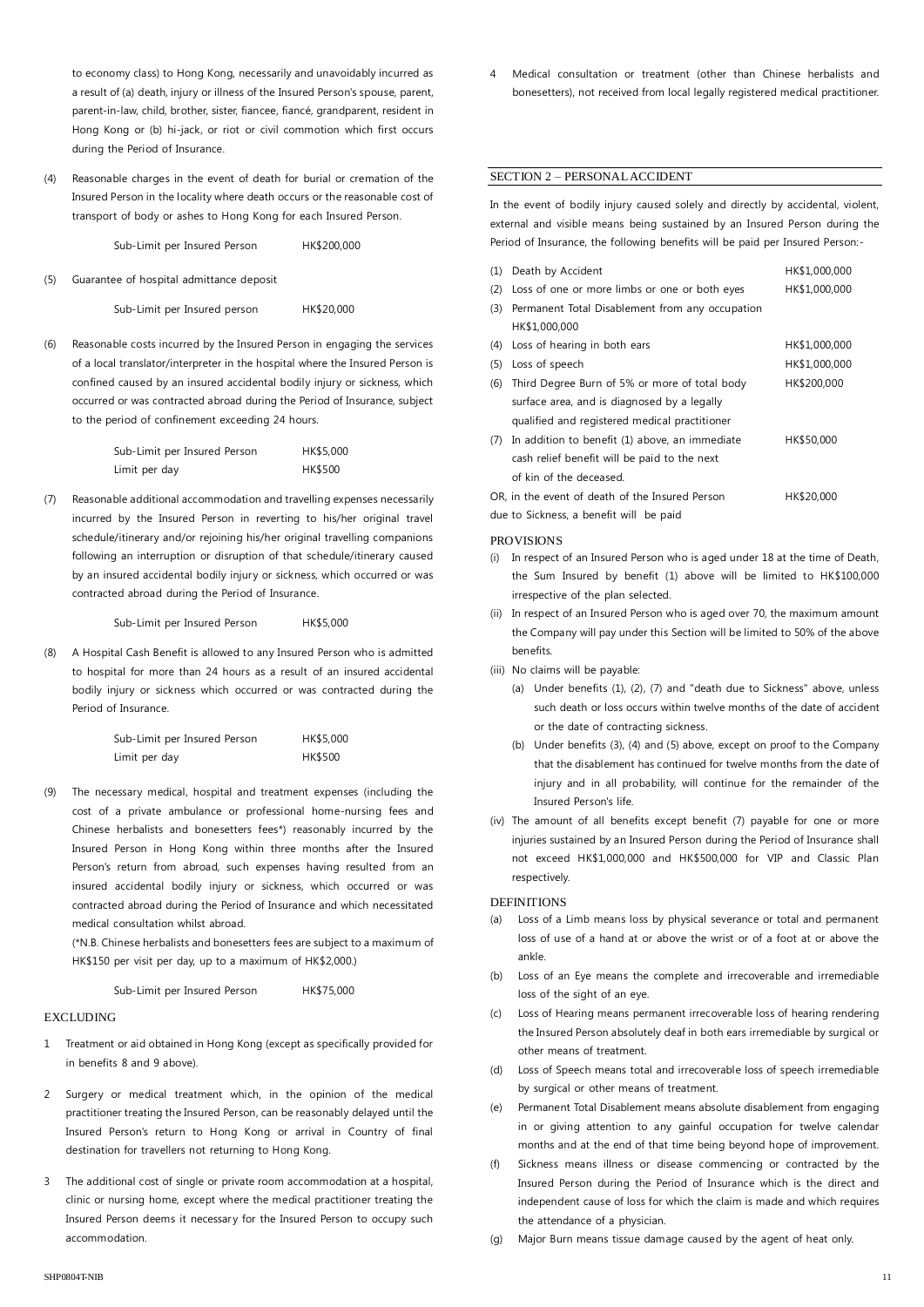#### SECTION 3 – BAGGAGE DELAYED

Maximum Limit per Insured Person HK\$1,000

The Company will pay for emergency purchases of essential items or clothing or requisites consequent upon temporary deprivation of baggage for at least 10 hours from time of arrival at destination abroad due to mishandling by the airlines or hi-jack.

#### SECTION 4 – PERSONAL LIABILITY

Maximum Limit per Insured Person HK\$2,000,000 (inclusive of all costs and expenses)

To indemnify the Insured Person for his/her legal liability to third parties up to the limit of the plan selected arising during the Period of Insurance as a result of:-

(1) Accidental bodily injury (including death or disease) to any person.

(2) Accidental loss of or damage to property.

In addition, to indemnify the Insured Person for:-

- (3) Third Parties costs and expenses recoverable from the Insured Person either under Common Law or under the law of the Country where the accident, loss or damage occurred; and
- (4) The Insured Person's costs and expenses incurred with the written prior consent of Company.

#### **EXCLUDING**

Claims arising directly or indirectly from, in respect of or due to:-

- 1 Employers' Liability, contractual liability or liability to a member of an Insured Person's family.
- 2 property belonging to or held in trust or in the care, custody or control of an Insured Person.
- 3 any wilful, malicious or unlawful act.
- 4 pursuit of trade, business or profession.
- 5 ownership or occupation of land or building (other than occupation only of any temporary residence).
- 6 ownership, possession or use of vehicles, aircraft or watercraft (other than small non-mechanical sailing craft, canoes, dinghies and the like).
- 7 legal costs resulting from any criminal proceedings.
- 8 the Insured Person being under the influence of drugs or intoxicating liquor, or engaging in mountaineering (except that incidental to winter sports), ski-racing

in major events, ski-jumping, ice hockey, the use of bob-sleighs or skeletons, riding or driving in races or rallies or the use of firearms.

#### SECTION 5 – TRAVEL DELAY, MISSED JOURNEY CONNECTION AND OVERBOOKING

Maximum Limit per Insured Person HK\$10,000

- (1) In the event of the departure or arrival of the aircraft, train, sea vessel or other method of transportation in which the Insured Person had arranged to travel being delayed for at least 10 hours from the time specified in the itinerary supplied to the Insured Person caused by events beyond control of the Insured Person, the Company will pay EITHER:-
	- (a) Travel Delay

(the delay being calculated from the departure time of the aircraft, train, sea vessel or other method of transportation specified in the itinerary)

| Sub-Limit per Insured Person | HK\$2,000      |
|------------------------------|----------------|
| Each full 10 hours delay     | <b>HK\$300</b> |

OR

(b) Irrecoverable deposits or charges paid in advance or contracted to be paid for the benefit of the Insured Person only, in the event of cancellation of the holiday/journey by the Insured Person or any additional travel costs including alternative public transportation costs and accommodation expenses necessarily incurred as a direct

consequence of travel delay if the Insured Person has to re-route to get to his/her original destination in the event of cancellation of the transportation arranged.

Sub-limit per Insured Person HK\$10,000

(2) In the event that the Insured Person missing any confirmed inward or outward flight, train, sea vessel or other method of transportation connection, through any circumstances beyond the Insured Person's control, the Company will pay expenses reasonably incurred for accommodation and meals up to the maximum limit for each Insured Person, if it is not provided or compensated by the airline/carrier or any third party. The missed journey connection must be verified in writing by the airline/carrier.

#### Sub-Limit per Insured Person HK\$10,000

(3) In the event that the Insured Person fails to board any aircraft, train, sea vessel or other method of transportation, due to overbooking, of the flight, train, sea vessel or other method of transportation on which the Insured Person had obtained a confirmed reservation, the Company will pay expenses reasonably incurred for the accommodation and meals, if it is not provided or compensated by the airline/carrier or any third party. The failure to board the aircraft, train, sea vessel or other carriers due to the overbooking must be verified in writing by the airline/carrier.

#### Sub-Limit per Insured Person HK\$5,000

In any circumstances, the amount payable shall not exceed the maximum limit under this Section for each Insured Person.

#### **EXCLUDING**

Claims arising from:-

- 1 failure of the Insured Person to check in according to the itinerary supplied to him/her, and obtain written confirmation from the carriers (or their handling agents) of the number of hours of delay and the reason for such delay.
- 2 strike or industrial action existing at the date this Insurance is purchased by the Insured Person.
- 3 late arrival of the Insured Person at the airport or port or train station or other place of boarding after check-in or booking-in-time (except for the late arrival caused by events beyond control of the Insured Person).

#### SECTION 6 – LOSS OF DEPOSIT OR CANCELLATION

#### Maximum Limit per Insured Person HK\$50,000

Loss of irrecoverable deposits or charges paid in advance or contracted to be paid for the benefit of the Insured Person only, in the event of necessary and unavoidable cancellation by the Insured Person arising from causes beyond the control of the Insured Person occurring after this Insurance has been effected.

#### **EXCLUDING**

Claims arising directly or indirectly from, in respect of or due to:-

- 1 government regulation or act, delay or amendment of the booked itinerary, or failure in provision of any part of the booked holiday (including error, omission or default) by the provider of any service forming part of the booked holiday as well as of the agent or tour operator through whom the holiday was booked.
- 2 disinclination to travel or financial circumstances of the Policyholder or any Insured Person.
- 3 any unlawful act or criminal proceedings of any person on whom the holiday plans depend, other than attendance under subpoena as a witness at a Court of Law.
- 4 failure to notify travel agent/tour operator or provider of transport or accommodation immediately once it is found necessary to cancel the travel arrangements.
- 5 any training or studying courses fee deposits.

### SECTION 7 – CURTAILMENT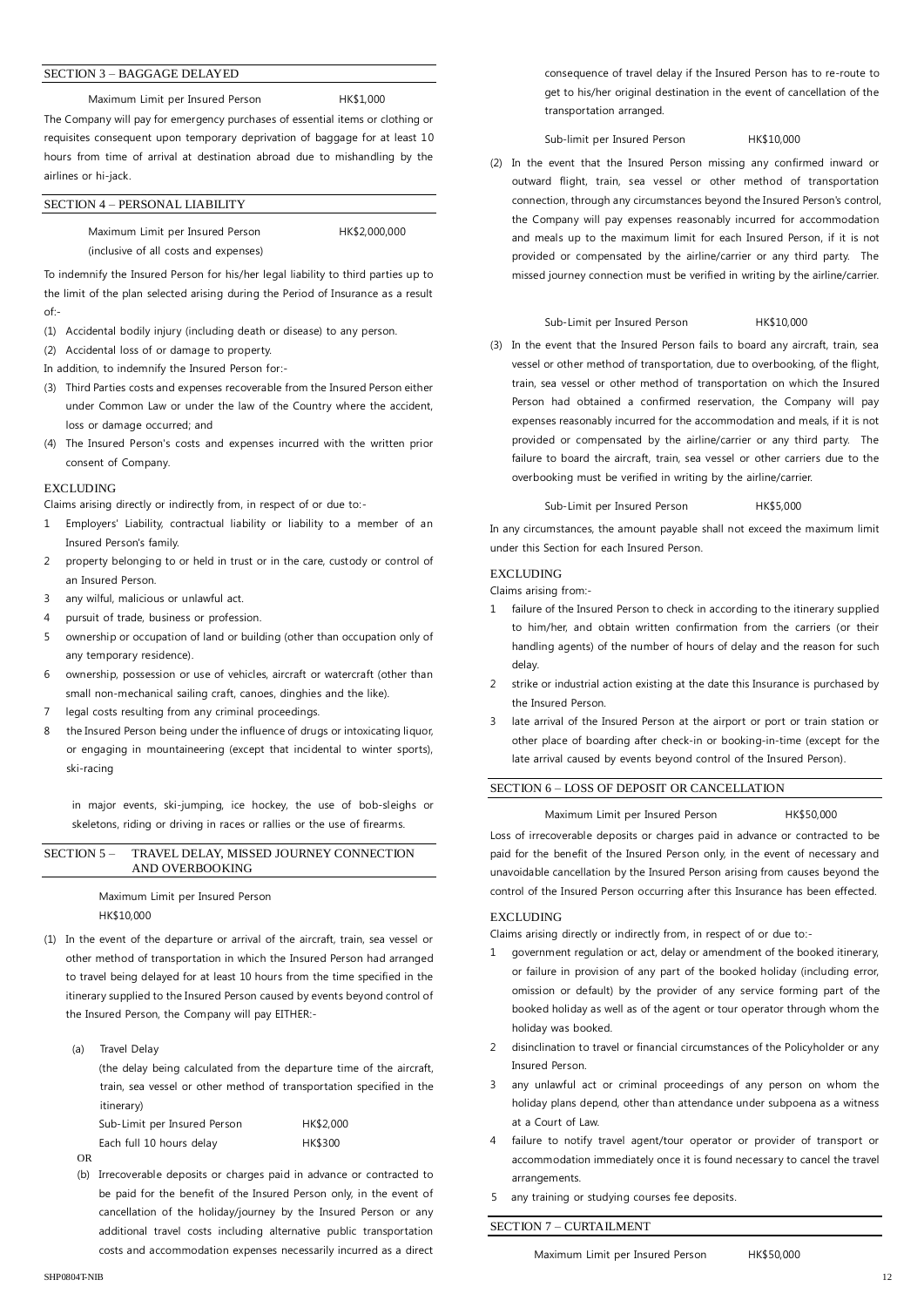Proportional return of the irrecoverable prepaid cost of the planned holidays as shown on the booking invoice, calculated at pro-rata for each complete day of the planned holiday lost, due to the necessary and unavoidable curtailment (see definition below) of the planned holiday resulting from causes beyond the control of

the Insured Person and/or additional hotel accommodation incurred to obtain lost travel documents arising out of robbery, burglary or theft provided that such accommodation is not better than that before the loss.

#### **DEFINITION**

Curtailment herein means abandonment by return to place of residence in Hong Kong of the planned holiday after arrival at the booked destination as shown on booking invoice.

#### EXCLUDING

Claims arising directly or indirectly from, in respect of or due to:-

- 1 government regulation or act, delay or amendment of the booked itinerary, or failure in provision of any part of the booked holiday (including error, omission or default) by the provider of any service forming part of the booked holiday as well as the agent or tour operator through whom the holiday was booked.
- 2 disinclination to travel or financial circumstances of the Policyholder or any Insured Person.
- 3 any unlawful act or criminal proceedings of any person on whom the holiday plans depend, other than attendance under subpoena as a witness at a Court of Law.
- 4 failure to notify travel agent/tour operator or provider of transport or accommodation immediately once it is found necessary to curtail the travel arrangements.

#### GENERAL EXCLUSIONS

This Policy does not cover claims:-

- 1 Directly or indirectly occasioned by, happening through or in consequence of:-
	- (a) any illness, disease, infirmity, physical defect or condition which existed prior to the journey.
	- (b) the Insured Person engaging in sports or games in a professional capacity.
	- (c) war, invasion, acts of foreign enemies, act of terrorism, hostilities (whether war be declared or not), civil war, rebellion, revolution, insurrection, military or usurped power or confiscation or nationalisation or requisition or destruction of or damage to property by or under the order of any government or public or local authority or riot or civil commotion (except as defined under Section 1.3).
	- (d) accidents whilst the Insured Person is engaging in racing (other than on foot), motor rallies and competitions, mountaineering (reasonably requiring the use of ropes or guides), rock-climbing, ski-jumping, use of bob-sleighs, hanggliding, gliding, parachuting, pot-holing, hunting, bungee jumping or aviation (other than as a fare-paying passenger in a duly certified multi-engined passenger-carrying aircraft flown in the course of licensed operations for the transportation of passengers by air by a properly-licensed crew).
	- (e) wilfully self-inflicted injury or illness, insanity, the effect or influence (temporary or otherwise) of alcohol, or the use of drugs (other than drugs taken in accordance with treatment prescribed and directed by a registered medical practitioner, but not for the treatment of drug addiction), self-exposure to needless peril (except in an attempt to save human life or property).
	- nuclear fission, nuclear fusion or radioactive contamination.
- 2 In respect of any property more specifically insured or any claim which, but for the existence of this Policy, would be recoverable under any other Policy of insurance.
- 3 Incidents which may give rise to a claim not notified directly in writing to the Company within 31 days of the expiry of the individual Certificate.
- 4 If the Insured Person is travelling contrary to the advice of a Medical Practitioner or for the purpose of obtaining medical treatment or for migration.
- 5 For venereal disease or sexually transmissible diseases including AIDS (Acquired Immune Deficiency Syndrome) and ARC (AIDS Related Complex).
- 6 For pregnancy, miscarriage, childbirth and all complications thereof.
- 7 In respect of Insured Person reaching the age of 76 before the inception of the policy.
- 8 In respect of any manual work engaged in during the Period of Insurance.

#### GENERAL CONDITIONS

1 Compliance with Conditions

The due observance and fulfilment of all the terms and conditions of this Policy by the Policyholder, Insured Person, or anyone acting on his/her behalf insofar as they relate to anything to be done or complied with by the Policyholder, Insured Person, or anyone acting on his/her behalf shall be a condition precedent to any liability of the Company to make any payment under this Policy.

2 Reasonable Care

The Policyholder or Insured Person shall act in a prudent manner and exercise reasonable care and prevent accidents, injury, illness, loss or damage.

3 Fraud

If any claim shall be fraudulent or intentionally exaggerated or if any false declaration or statement shall be made, then this Policy shall be void and no claim shall be payable.

#### 4 Claim

In the event of a claim, the Policyholder or Insured Person should:-

- (a) advise the Company in writing as soon as possible.
- (b) provide all documents, information and evidence as may be required by the Company at the expense of the Policyholder, Insured Person or his/her legal representatives.
- (c) in the case of loss of or damage to baggage whilst in the custody of carriers or loss of baggage or money, obtain a report from the carrier, the police or other proper authority and provide a copy when claiming to the Company.
- (d) in the event of loss of money, loss must be reported to the police within 24 hours of discovery and a report obtained.
- (e) not to admit liability on behalf of the Company or to give any representations or other undertakings binding upon them except with the Company's written consent.
- (f) render his/her full co-operation during the course of investigation or assessment of the claim.
- 5 Company's Rights after a Claim

The Company shall be entitled to conduct in the name of and on behalf of the Policyholder or Insured Person, the defence or settlement of any legal action and take proceedings at their own expenses and for their own benefit but in the name of the Policyholder or Insured Person to recover compensation from any third party in respect of anything covered by this Policy and to instruct solicitors of their own choice of this purpose. In the event of the death of the Insured Person, the Company shall have the right to have a post mortem at their own expense.

6 Arbitration

If any difference shall arise as to be the amount to be paid under this Policy (liability being otherwise admitted), such difference shall be referred to an arbitrator to be appointed by the parties in accordance with the statutory provisions for the time being in force in Hong Kong. Where any difference is, by this condition, to be referred to arbitration, the making of an award shall be a condition precedent to any right of action against the Company. 7 Premium

No refund of premium is allowed once the Schedule has been issued (except for Annual Cover).